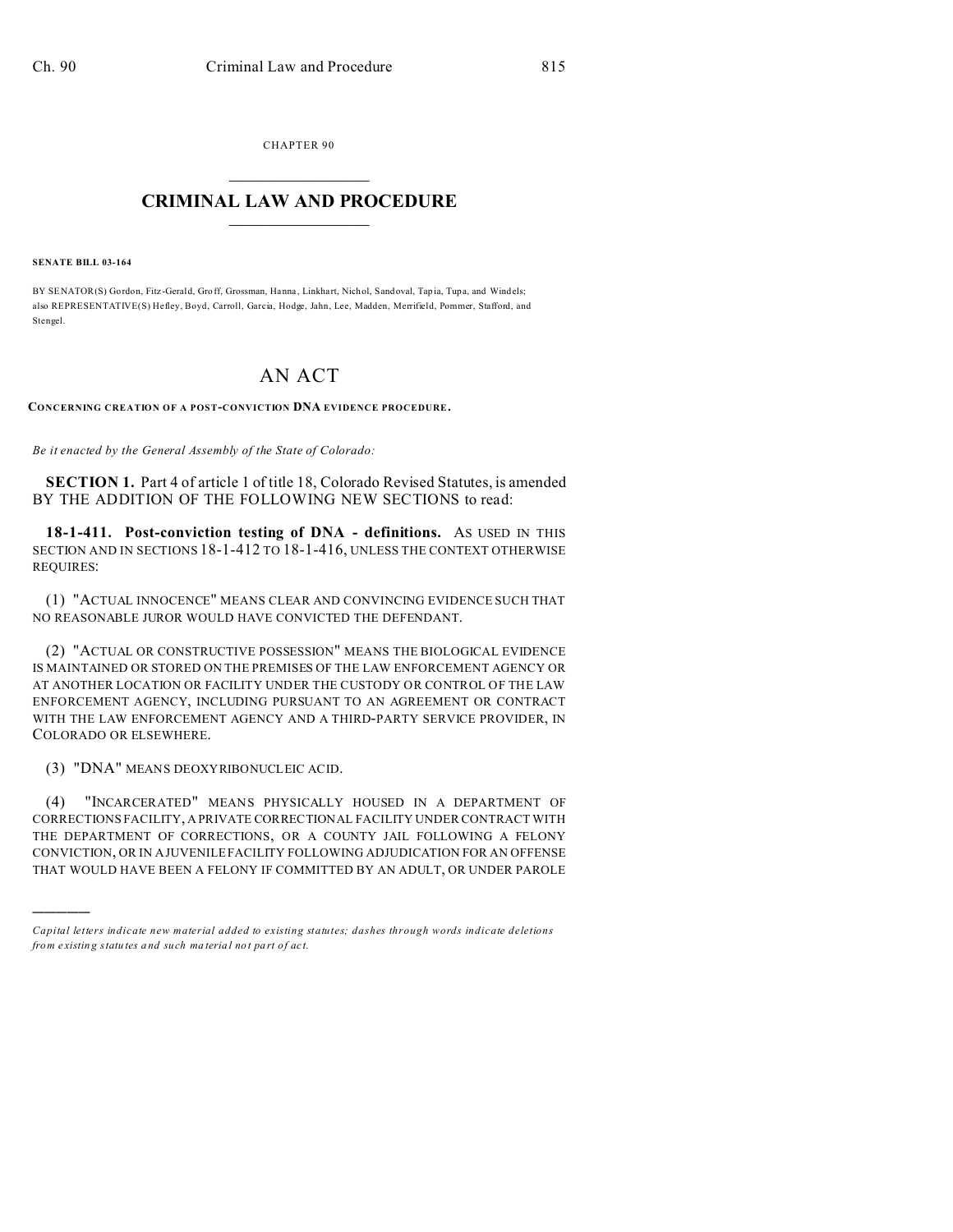SUPERVISION.

**18-1-412. Procedure for application for DNA testing - appointment of counsel.** (1) AN INCARCERATED PERSON MAY APPLY TO THE DISTRICT COURT IN THE DISTRICT WHERE THE CONVICTION WAS SECURED FOR DNATESTING CONCERNING THE CONVICTION AND SENTENCE THE PERSON IS CURRENTLY SERVING.

(2) A MOTION FILED PURSUANT TO THIS SECTION SHALL INCLUDE SPECIFIC FACTS SUFFICIENT TO SUPPORT A PRIMA FACIE SHOWING THAT POST-CONVICTION RELIEF IS WARRANTED UNDER THE CRITERIA SET FORTH IN SECTION 18-1-413. THE MOTION SHALL INCLUDE THE RESULTS OF ALL PRIOR DNA TESTS, REGARDLESS OF WHETHER A TEST WAS PERFORMED BY THE DEFENSE OR THE PROSECUTION.

(3) IF THE MOTION, FILES, AND RECORD OF THE CASE SHOW TO THE SATISFACTION OF THE COURT THAT THE PETITIONER IS NOT ENTITLED TO RELIEF BASED ON THE CRITERIA SPECIFIED IN SECTION 18-1-413, THE COURT SHALL DENY THE MOTION WITHOUT A HEARING AND WITHOUT APPOINTMENT OF COUNSEL. THE COURT MAY DENY A SECOND OR SUBSEQUENT MOTION REQUESTING RELIEF PURSUANT TO THIS SECTION.

(4) IF THE COURT DOES NOT DENY THE PETITIONER'S MOTION FOR TESTING, THE COURT SHALL APPOINT COUNSEL IF THE COURT DETERMINES THE PETITIONER IS INDIGENT AND HAS REQUESTED COUNSEL. THE COURT SHALL FORWARD A COPY OF THE MOTION FOR DNA TESTING TO THE DISTRICT ATTORNEY.

(5) COUNSEL FOR THE DEFENDANT MAY REQUEST THE COURT TO SET THE MATTER FOR A HEARING, IF, UPON INVESTIGATION OF THE PETITIONER'S MOTION FOR TESTING, COUNSEL BELIEVES SUFFICIENT GROUNDS EXIST TO SUPPORT AN ORDER FOR DNA TESTING. IF THE PETITIONER REPRESENTS HIMSELF OR HERSELF, THE COURT MAY SET THE MATTER FOR A HEARING UPON HIS OR HER REQUEST.

(6) FOLLOWING A REQUEST FOR A HEARING, THE COURT SHALL ALLOW THE DISTRICT ATTORNEY A REASONABLE AMOUNT OF TIME, BUT NOT LESS THAN THIRTY DAYS, TO RESPOND TO THE MOTION AND ANY SUPPLEMENT FILED BY THE PETITIONER'S COUNSEL AND TO PREPARE FOR THE HEARING.

(7) A COURT SHALL NOT ORDER DNA TESTING WITHOUT A HEARING, EXCEPT UPON WRITTEN STIPULATION OF THE DISTRICT ATTORNEY.

(8) THE COURT SHALL DENY A MOTION FOR PRODUCTION OF TRANSCRIPTS UNLESS THE PETITIONER MAKES A PRIMA FACIE SHOWING THAT A TRANSCRIPT WILL BE NECESSARY AT A HEARING CONDUCTED PURSUANT TO THIS SECTION.

**18-1-413. Content of application for DNA testing.** (1) A COURT SHALL NOT ORDER DNATESTING UNLESS THE PETITIONER DEMONSTRATES BY A PREPONDERANCE OF THE EVIDENCE THAT:

(a) FAVORABLE RESULTS OF THE DNA TESTING WILL DEMONSTRATE THE PETITIONER'S ACTUAL INNOCENCE;

(b) A LAW ENFORCEMENT AGENCY COLLECTED BIOLOGICAL EVIDENCE PERTAINING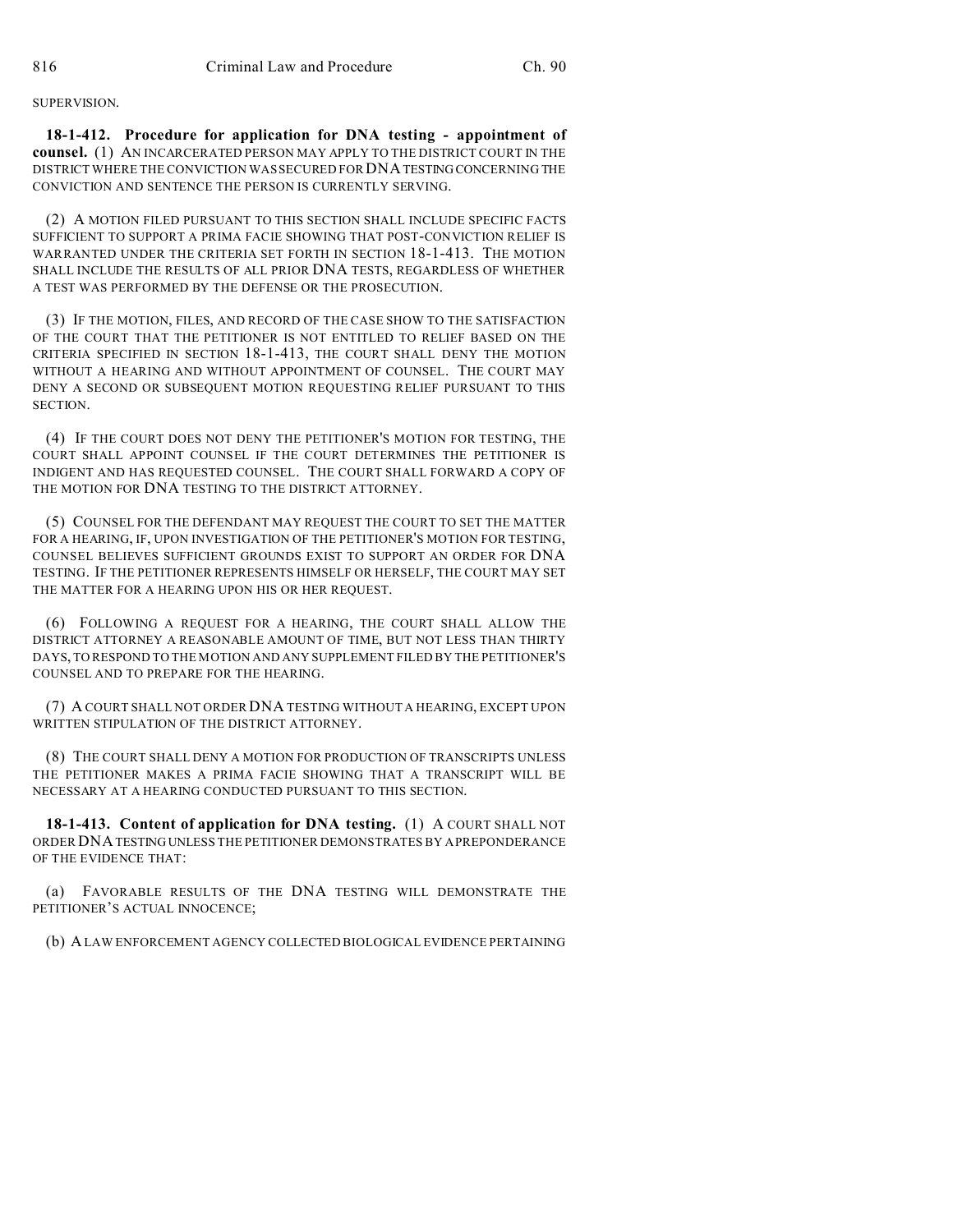TO THE OFFENSE AND RETAINS ACTUAL OR CONSTRUCTIVE POSSESSION OF THE EVIDENCE THAT ALLOWS FOR RELIABLE DNA TESTING;

(c) (I) CONCLUSIVE DNA RESULTS WERE NOT AVAILABLE PRIOR TO THE PETITIONER'S CONVICTION; AND

(II) THE PETITIONER DID NOT SECURE DNA TESTING PRIOR TO HIS OR HER CONVICTION BECAUSE DNA TESTING WAS NOT REASONABLY AVAILABLE OR FOR REASONS THAT CONSTITUTE JUSTIFIABLE EXCUSE, INEFFECTIVE ASSISTANCE OF COUNSEL, OR EXCUSABLE NEGLECT; AND

(d) THE PETITIONER CONSENTS TO PROVIDE A BIOLOGICAL SAMPLE FOR DNA TESTING.

**18-1-414. Preservation of evidence.** (1) A PETITIONER SHALL NOT BE ENTITLED TO RELIEF BASED SOLELY ON AN ALLEGATION THAT A LAW ENFORCEMENT AGENCY FAILED TO PRESERVE BIOLOGICAL EVIDENCE.

(2) A COURT GRANTING A MOTION FOR HEARING PURSUANT TO SECTION 18-1-412 SHALL ORDER THE APPROPRIATE LAW ENFORCEMENT AGENCY TO PRESERVE EXISTING BIOLOGICAL EVIDENCE FOR DNA TESTING.

(3) NOTWITHSTANDING THE PROVISIONS OF SUBSECTION (2) OF THIS SECTION, THIS SECTION DOES NOT CREATE A DUTY TO PRESERVE BIOLOGICAL EVIDENCE NOR DOES IT CREATE A LIABILITY ON THE PART OF A LAW ENFORCEMENT AGENCY FOR FAILING TO PRESERVE BIOLOGICAL EVIDENCE.

**18-1-415. Testing - payment.** ALL TESTING SHALL BE PERFORMED AT A LAW ENFORCEMENT FACILITY, AND THE PETITIONER SHALL PAY FOR THE TESTING. IF THE PETITIONER IS INDIGENT AND REPRESENTED BY EITHER THE PUBLIC DEFENDER OR ALTERNATIVE DEFENSE COUNSEL, AND WITH THE APPROVAL OF THE PUBLIC DEFENDER OR THE ALTERNATIVE DEFENSE COUNSEL, THE COSTS OF THE TESTING SHALL BE PAID FROM THEIR BUDGET.

**18-1-416. Results of the DNA test.** (1) NOTWITHSTANDING ANY LAW OR RULE OF PROCEDURE THAT BARS A MOTION FOR POST-CONVICTION REVIEW AS UNTIMELY, A PETITIONER MAY USE THE RESULTS OF A DNA TEST ORDERED PURSUANT TO SECTION 18-1-413 AS THE GROUNDS FOR FILING A MOTION FOR POST-CONVICTION REVIEW UNDER SECTION 18-1-410 AND THE COLORADO RULES OF CRIMINAL PROCEDURE.

(2) THE TESTING LABORATORY SHALL MAKE THE RESULTS OF A DNA TEST ORDERED PURSUANT TO SECTION 18-1-413 AVAILABLE TO THE COMBINEDDNAINDEX SYSTEM AND TO ANY COLORADO, FEDERAL, OR OTHER LAW ENFORCEMENT DNA DATABASES.

**SECTION 2. Effective date.** This act shall take effect at 12:01 a.m. on the day following the expiration of the ninety-day period after final adjournment of the general assembly that is allowed for submitting a referendum petition pursuant to article V, section  $1(3)$  of the state constitution; except that, if a referendum petition